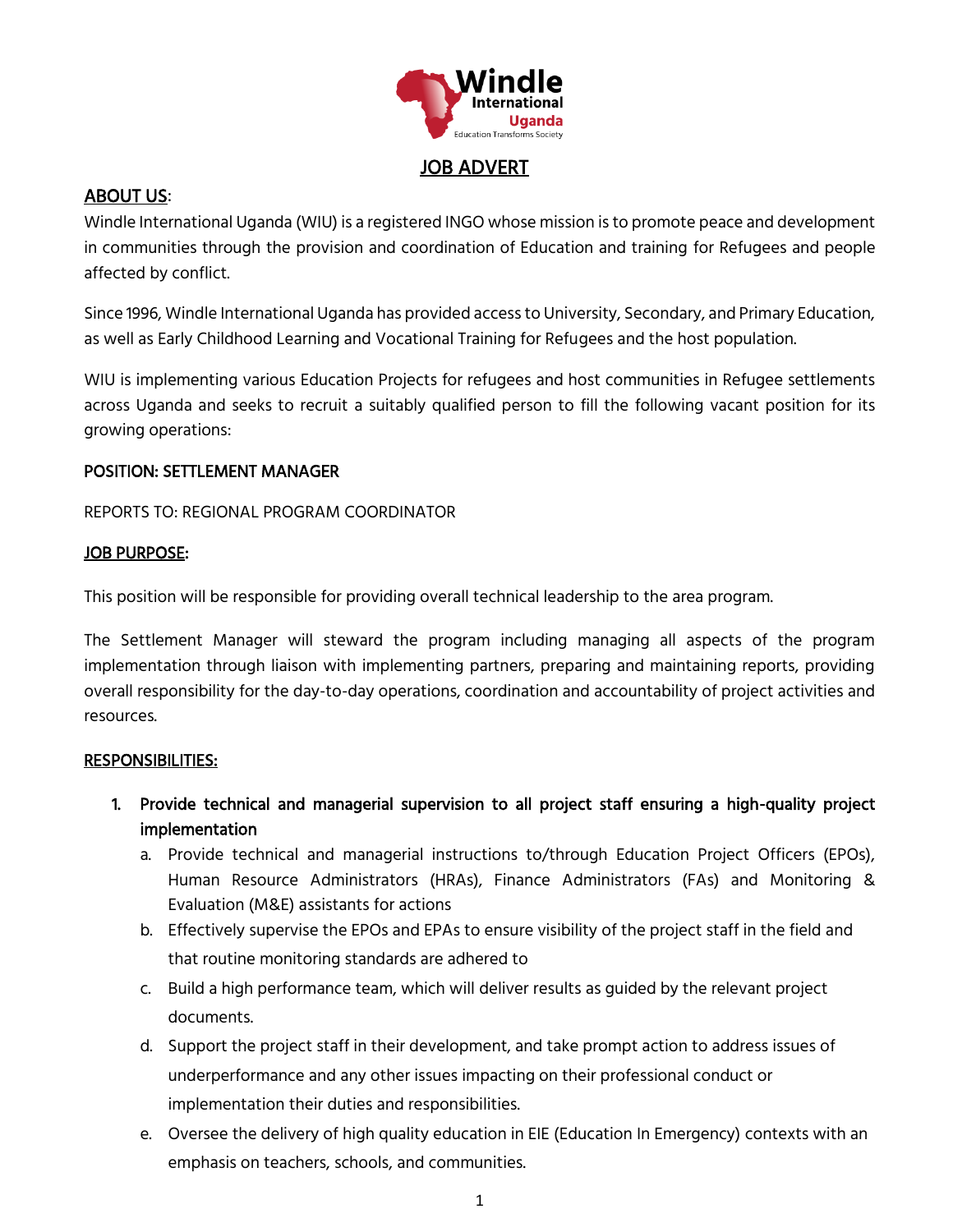f. Work with the project staff to ensure that schools are safe spaces that protect children and are inclusive of the most vulnerable, especially girls and children with disabilities.

# 2. Ensure that all project staff have realistic work plans that are implemented in accordance to the project proposal

- a. Contribute to developing and preparation of project Master Work-plan/Log frame
- b. Manage the project staff to deliver on time and on budget against the agreed weekly/monthly, quarterly, and annual work plans.
- c. Lead the timely preparation and implementation of quarterly, weekly/ monthly work-plans
- d. Work with the project staff, and logistics/finance/Field procurement committees to develop the procurement plans to guide implementation and timely preparation of the Concept notes, Procurement request forms (PRFs), and related payment requests.
- e. Monitor the budget performance for the project to ensure that project budget utilization is in line with the project timelines.

## 3. Ensure efficient use of Project resources and high standards of accountability

- a. Work with the Finance Administrators (FA), HR Administrator (HRA) and M&E Assistant, manage the project resources and data in line with donor requirements and WIU SOPs;
- b. Review all the project funds requests, accountabilities, and reports to ensure accuracy of expenses charged to projects and effective s and outputs
- c. Supervise the Administration and Finance team to maintain up to date and correct Assets lists at all times ensuring that the lists reflect the true status of assets
- d. In close collaboration with the Finance Administrator and in coordination with the Regional Project Accountant, ensure timely and proper accountability for funds in line with WIU's policies.
- e. Efficiently and effectively manage inventory in all the stores; submit timely and accurate inventory reports ensuring no fraud
- f. Supervise and work with the M&E Assistants to ensure accurate and timely data is submitted.

# 4. Conceptualize and contribute to the design and implementation of project interventions

- a. Support the RPC in the development of project annexes
- b. Work with the RPC, and other project staff to identify priority education issues and key data requirements for project planning and monitoring to ensure that high quality project proposals are developed.
- c. Implement project activities in a timely manner
- d. Submit weekly reports on time with no budget/ time overruns

### 5. Human Resource Management

- a. Participate in interviews for Program staff as and when requested
- b. Work with the HRA and EPOs to ensure that teaching and non-teaching staff levels in schools are appropriate and effective through timely recruitment and gap filling to enable implementation of the project activities.
- c. Ensure participation of the relevant stakeholders in the recruitment processes
- d. Conduct honest and timely annual and mid-year appraisals for the Project staff as required
- e. Recommend necessary trainings for staff development in line with the set strategies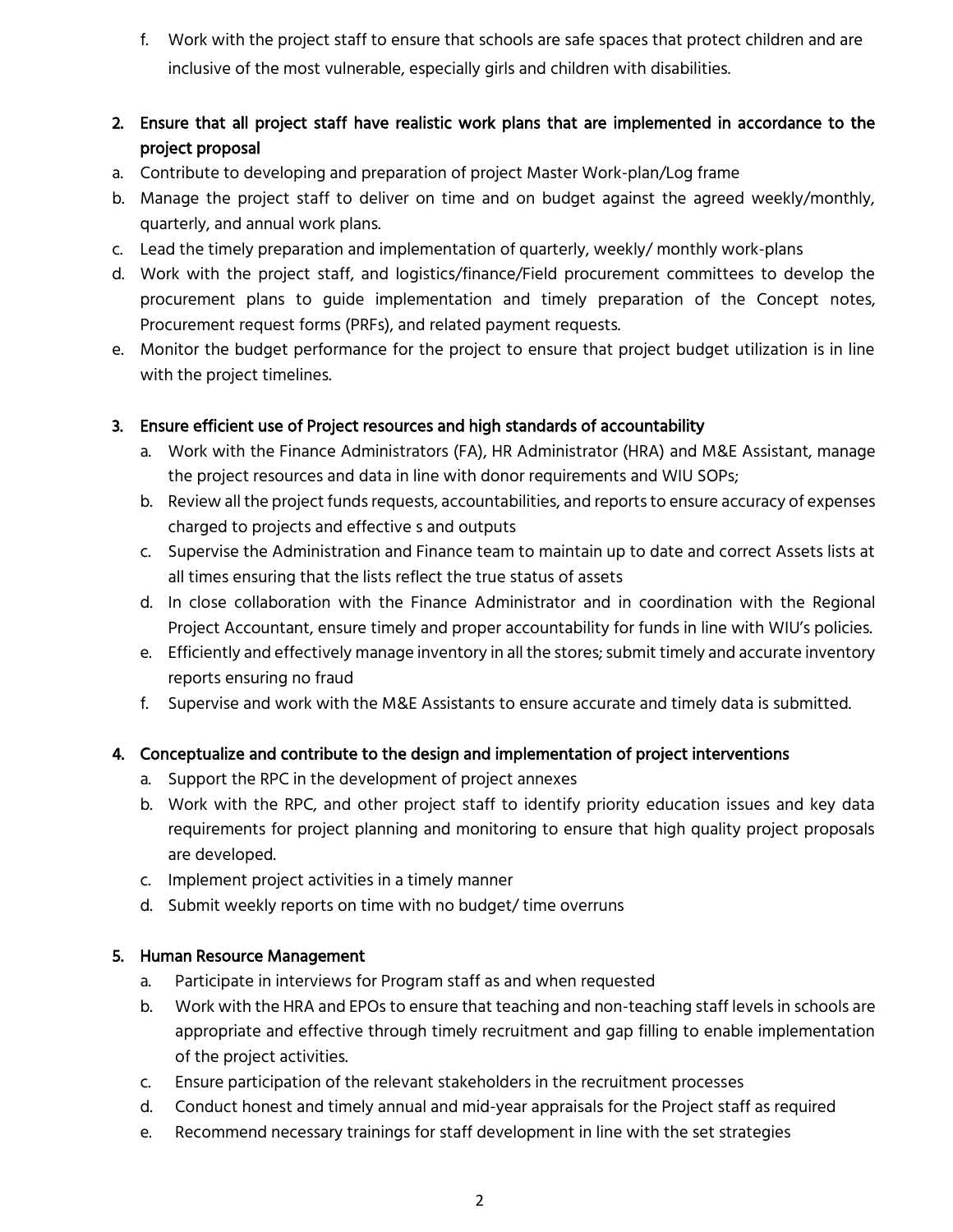f. Provide guidance and support in the Management of Disciplinary matters at the Field level following the WIU Disciplinary guidelines

### 6. Ensure timely submission of all project reports and adherence to all reporting requirements.

- a. Review and submit accurate weekly, monthly, quarterly reports in a timely manner
- b. Ensure other project reports are submitted on time, in line with donor and WIU requirements.

## 7. Develop networks, and strategic alliances

- a. Network and develop strategic alliances so that stakeholders work together effectively to maximize benefits to the impact group to enhance a collective capacity for influence and impact.
- b. Create and sustain positive working relationships with other technical staff in the organization, and with the district local government in the project area, partners in the settlement, and other key stakeholders.
- c. Maintain an up to date understanding of key development trends in the education sector and project area.

# 8. Safeguarding

- a. Emphasize a culture of zero tolerance of abuse and corporal punishment at field office and school level by overseeing all key HR policies including but not limited to safeguarding, code of conduct, and PSEA
- b. Support the Safeguarding Assistant/ focal person to efficiently manage safeguarding concerns; provide adequate resources, team support where necessary and coordination with relevant partners or donors
- c. Adopt child safeguarding and safe programming into the implementation of project activities.
- d. Report any suspicion of safeguarding incident immediately

# Qualifications and essential skills and competencies required:

- Minimum of degree in Education, Social work, Social sciences, Project Planning, Development Studies or a related field of study.
- A post-graduate qualification in project management or a related field of study will be an added advantage.
- **T** Experience in refugee education programmes, including education in emergencies.
- $\bullet$  Strong analytical and conceptual skills
- $\bullet$  Ability to think and plan strategically
- Strong skills and experience in all aspects of project planning, including project monitoring, review and evaluation.
- **V** Excellent organization and coordination skills;
- $\mathbf{\hat{V}}$  Team building and supervisory skills
- $\Psi$  Proven ability to motivate and develop a team
- **W** Must be result-oriented
- $\mathbf{\Phi}$ Negotiation skills; Analytical skills; Presentation skills;
- V Very good verbal and written communication skills.
- $\bullet$  Ability to build strong and effective working relationships;
- $\bullet$  Ability to work under pressure and to work with multiple agendas.
- **V** Proficiency in MS Word, Excel, PowerPoint